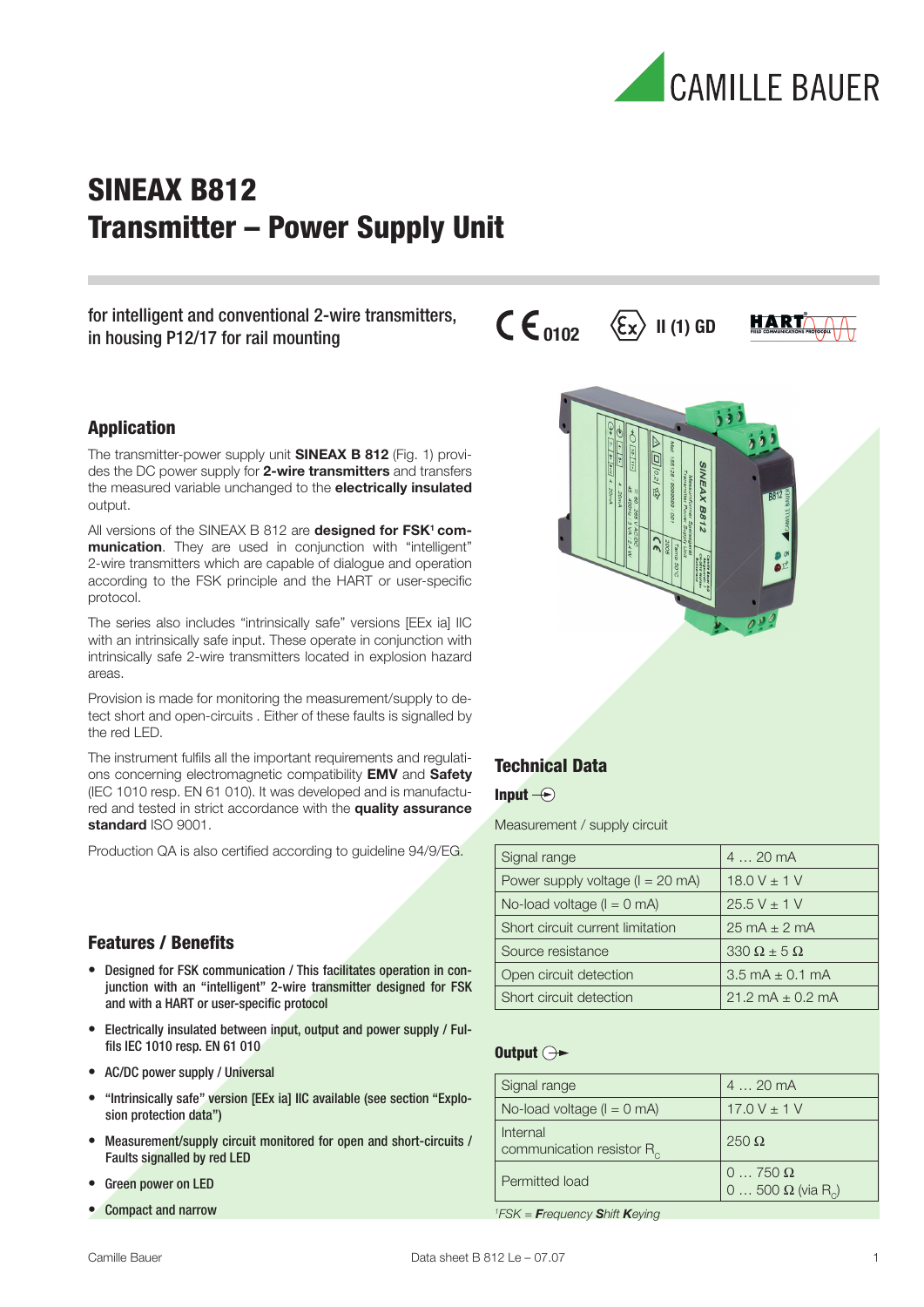## Power supply  $\rightarrow \bigcirc$

Universal power supply for DC and AC

|                                          | Low-range<br>version           | High-range<br>version         |
|------------------------------------------|--------------------------------|-------------------------------|
| Voltage range AC/DC<br>(absolute limits) | $20 - 70V$                     | $60 - 265$ V *)               |
| Switching-on current $1 / \tau$          | 2.5 A / 1.0 ms<br>at $24$ V DC | 20 A / 0.15 ms<br>at 325 V DC |
| Frequency range AC                       | 45  400 Hz                     |                               |
| Power consumption max.                   | 3 VA / 2.4 W                   |                               |

\*) Voltages > 125 V DC require external protection with max. 10 A trip current. For the Ex version, the data in the EC type examination certificate are valid (Um =  $253$  V AC or 125 V DC).

#### **Accuracy**

| Reference conditions                                                   | Tamb = 23 °C, laod = 300 $\Omega$<br>Warm up time 20 minutes<br>Power supply $= 24$ V DC or<br>230 V AC<br>Range = 16 mA $\triangle$ 100% |
|------------------------------------------------------------------------|-------------------------------------------------------------------------------------------------------------------------------------------|
| Error tolerance incl. linearity<br>error under reference<br>conditions | $+0.2%$                                                                                                                                   |
| Effect of output load                                                  | $< 0.1\%$                                                                                                                                 |
| Temperature effect                                                     | $< 0.1\% / 10 K$                                                                                                                          |
| Effect of power supply                                                 | $< 0.05\%$                                                                                                                                |

### **Transfer**

| Signal current over-range | 10%                                                |
|---------------------------|----------------------------------------------------|
| Response time             | $< 0.3$ ms                                         |
| <b>HART®</b>              | Transparent for HART signals in<br>both directions |

## Galvanic isolation

All three circuits (input / power supply / output) are galvanically isolated from each other.

## Regulations

| Electromagnetic           |                          |
|---------------------------|--------------------------|
| compatibility:            | EN 50 081-2              |
|                           | EN 50 082-2              |
| Intrinsic safety:         | EN 50 020                |
| Protection:               | IEC 529 resp. EN 60 529  |
|                           | Terminals IP 20          |
|                           | Housing IP 40            |
| Electrical safety:        | IEC 1010 resp. EN 61 010 |
| Working voltage:          | $<$ 300 V                |
| Contamination level:      | 2                        |
| Overvoltage category:     | III                      |
| Test voltage:             | 3.6 kV                   |
| <b>Flammability class</b> | <b>UL 94 VO</b>          |

#### Ambient conditions

| Operating temperature     | $-20+50$ °C |
|---------------------------|-------------|
| Storage temperature       | $-20+70$ °C |
| Relative humidity average | $\leq 75\%$ |

## Installation data

| Mounting:               | For snapping onto top hat rail<br>(35 x 15 mm or 35 x 7.5 mm) acc.<br>to EN 50 022 |  |
|-------------------------|------------------------------------------------------------------------------------|--|
| Position of use:        | Any                                                                                |  |
| Terminal cross section: | 0.14 mm <sup>2</sup> to 2.5 mm <sup>2</sup>                                        |  |
| Plug-in terminals:      | Coded to prevent incorrect con-<br>nection                                         |  |
| Weight:                 | Approx. 100 g                                                                      |  |
|                         |                                                                                    |  |

## **Versions**

## Device Ex-versions [EEx ia] IIC

| Power supply             | Connection<br>terminals | Order<br>number |
|--------------------------|-------------------------|-----------------|
| 60 - 253 V AC / 125 V DC | not plugable            | 155 102         |
| 60 - 253 V AC / 125 V DC | plugable                | 155 144         |
| $20 - 70$ V AC / DC      | not plugable            | 155 095         |
| $20 - 70$ V AC / DC      | plugable                | 155 136         |

## Device standard versions

| Power supply         | Connection<br>terminals | Order<br>number |
|----------------------|-------------------------|-----------------|
| 60 - 265 V AC / DC   | not plugable            | 155 087         |
| $60 - 265$ V AC / DC | plugable                | 155 128         |
| $20 - 70$ V AC / DC  | not plugable            | 155 079         |
| $20 - 70$ V AC / DC  | plugable                | 155 110         |

## Explosion protection data

Type examination certificate: ZELM 04 ATEX 0217

Type of protection: [EEx ia] IIC

Marking: EX II (1) GD

|                | 28.2 V          |
|----------------|-----------------|
|                | $95 \text{ mA}$ |
|                | 670 mA          |
| Characteristic | linear          |

| $II$  | IIB     |
|-------|---------|
| 81 nF | 641 nF  |
| 4 mH  | $15$ mH |